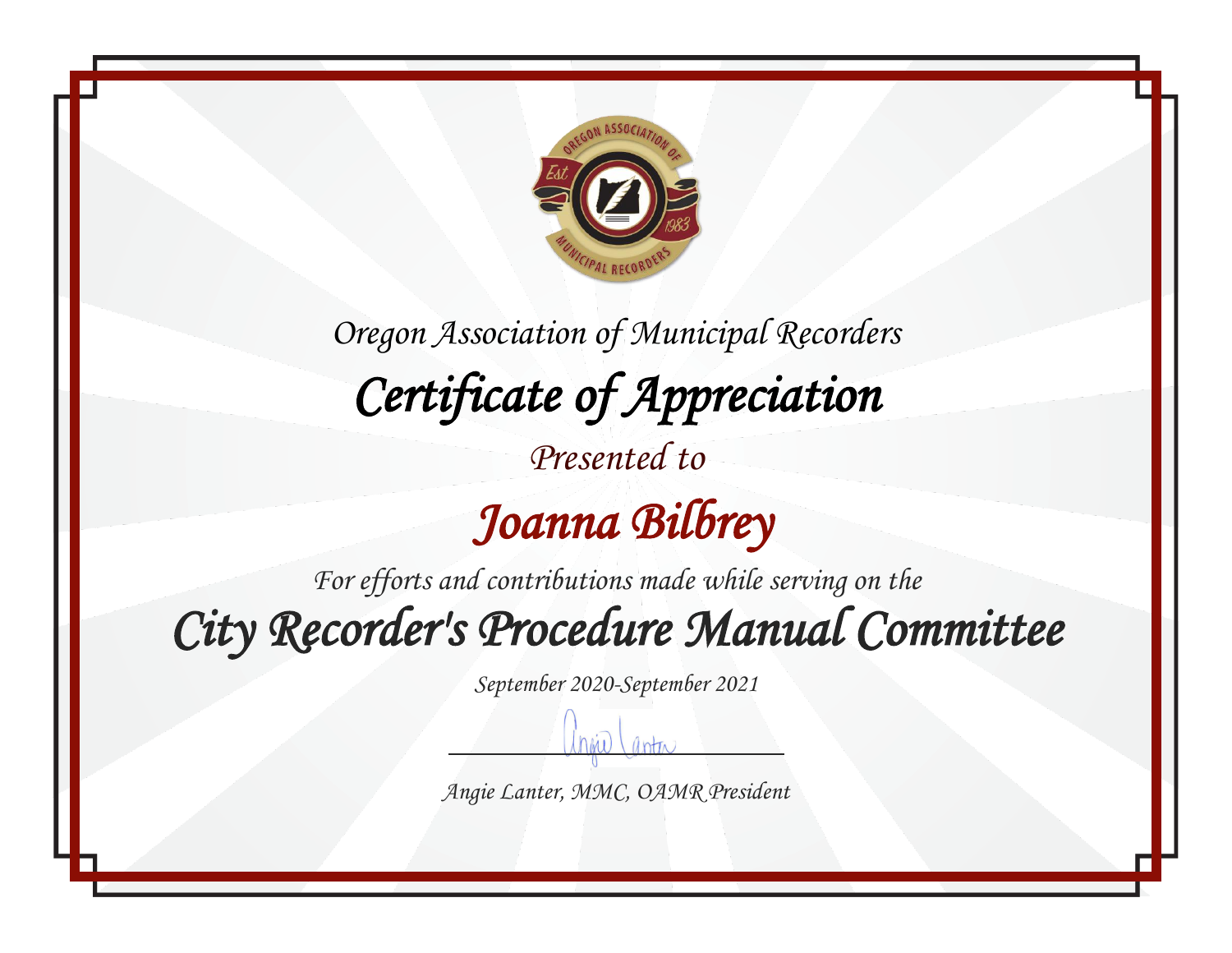

## *Devree Leymaster, MMC*

*For efforts and contributions made while serving on the*

*City Recorder's Procedure Manual Committee* 

*September 2020-September 2021*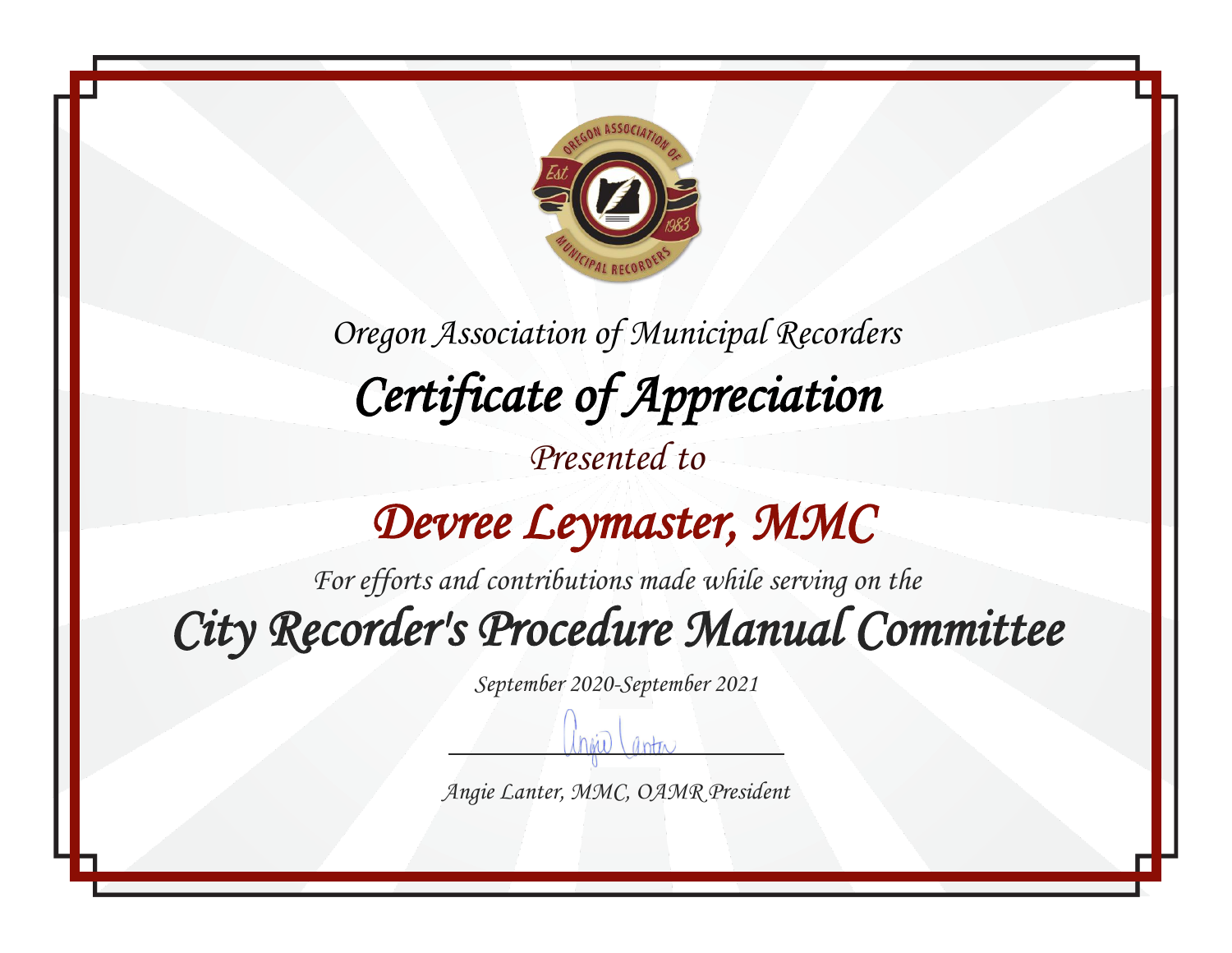

## *Kelly Morse, MMC*

*For efforts and contributions made while serving on the*

*City Recorder's Procedure Manual Committee* 

*September 2020-September 2021*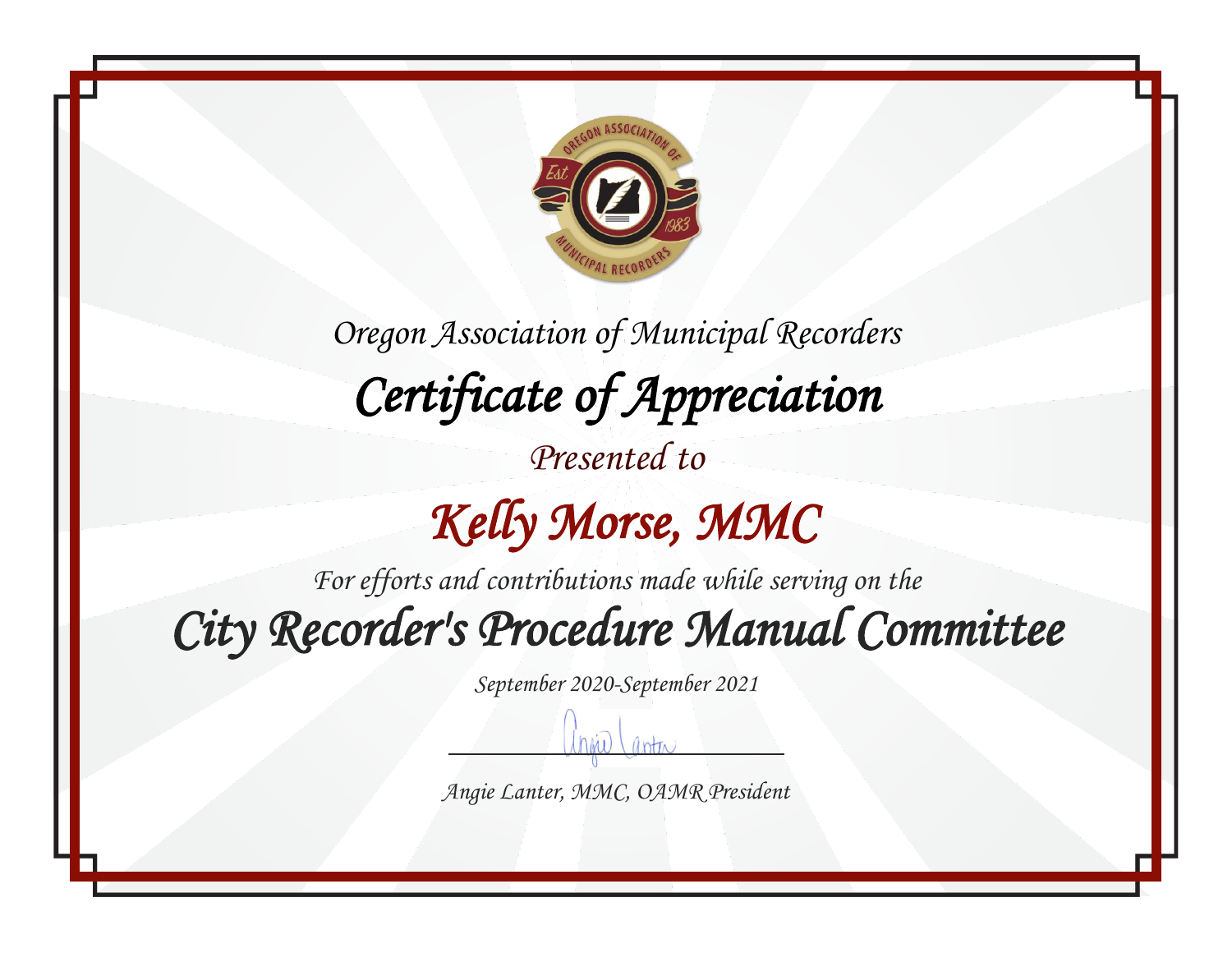

## *Marla Roberts, CMC*

*For efforts and contributions made while serving on the*

*City Recorder's Procedure Manual Committee* 

*September 2020-September 2021*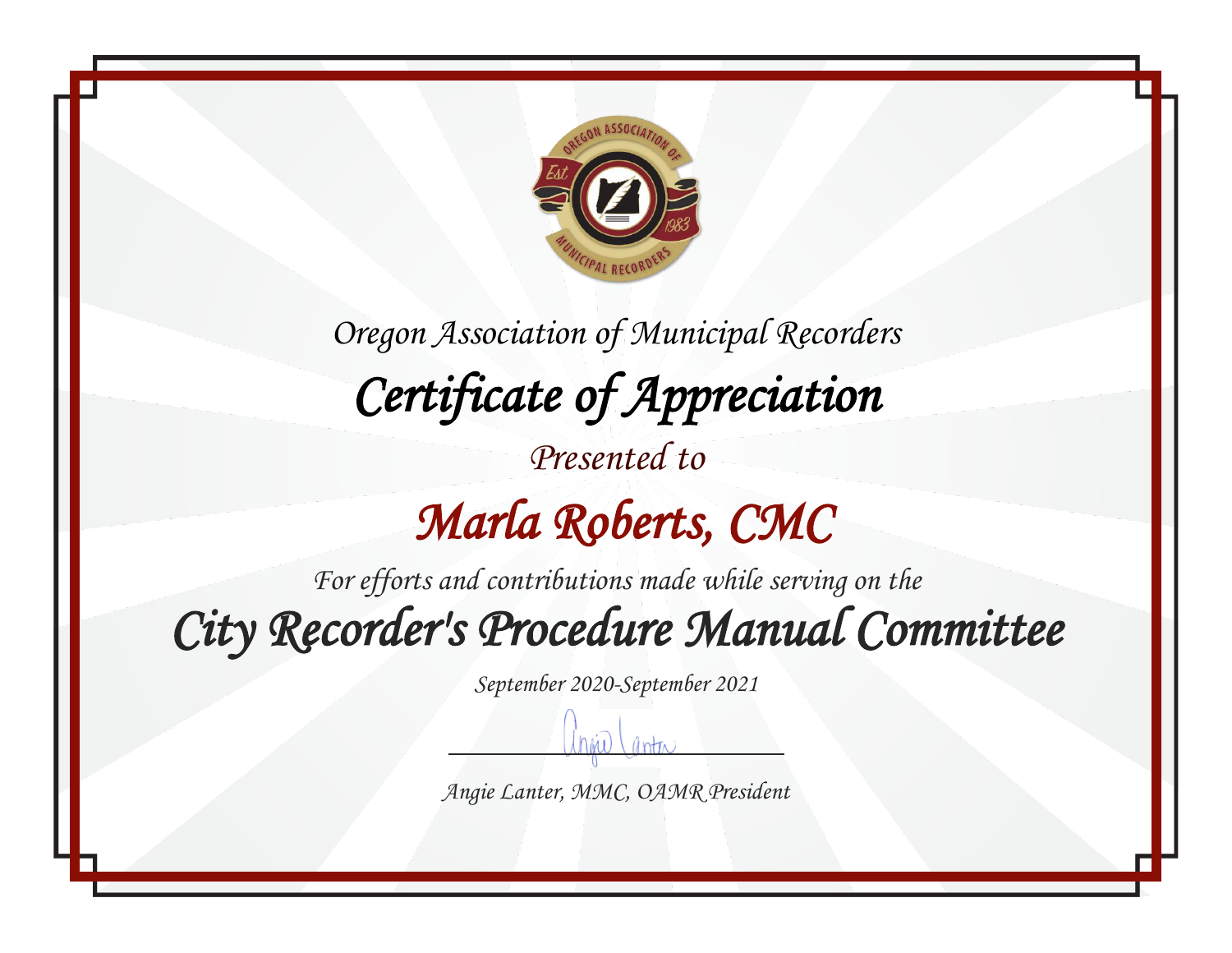

*Oregon Association of Municipal Recorders Certificate of Appreciation Presented to Winnie Shepard, CMC* 

*For efforts and contributions made while serving on the*

*City Recorder's Procedure Manual Committee* 

*September 2020-September 2021*